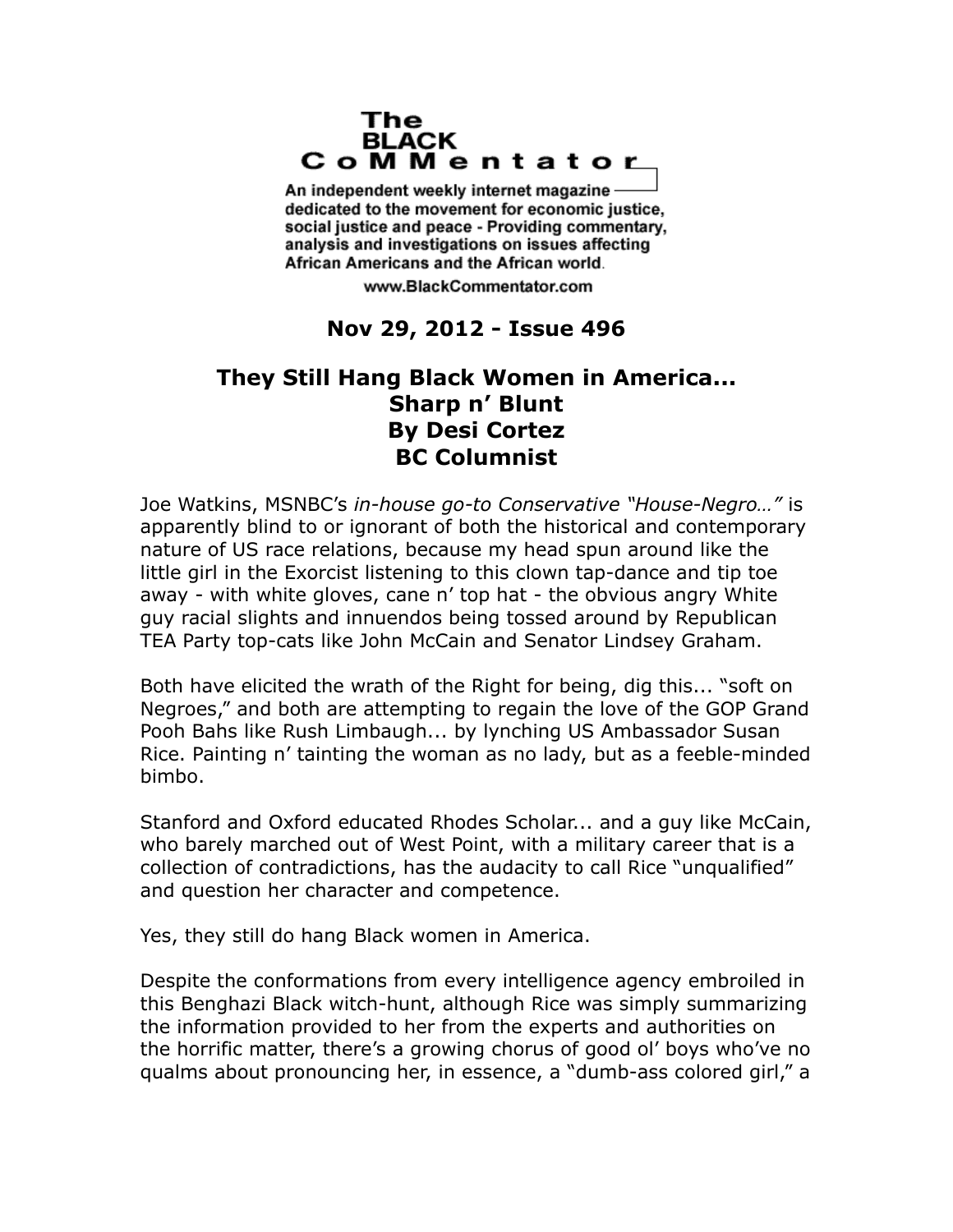"Sapphire" who lied to the American people to save her main-man, Obama...

Joe Watkins, despite doing what can only be defined as politically prostituting his mild verbal ability was still unable to provide cover, offer some legitimate rhyme, reason n' rational to minimize, and ultimately justify the "code words" his political pimps are tossing around...

I thought to myself, "this cat has got to ask himself how long he can defend the disciples of Archie Bunker, who speak of and "to" Black women in a tone, feel, flavor and manner of yesteryear..."

A yesteryear Watkins and other Black Conservatives damn well know existed, where it was a given, a given I say, to depict and define the entire race of Black people as dumb, lazy, ignorant, amoral, having no values nor character… except for, of course, Conde Rice and Judge Clarence Thomas.

It's ludicrous in my eyes to even debate or argue the point. The "Right" in this nation regards Blacks, and most other Americans-of-Color as 2nd class, inferior by our very inherent nature, to either be pitied or despised, but either way, we're deemed lacking, and it goes far beyond our current condition. As far as the folks McCain and Graham are trying to appease n' please with their veiled redneck rhetoric, those angry White people believe Blacks should be grateful for slavery and thankful we were allowed to stay here after the War of Northern Aggression…

Seriously.

So when you *Google "*Michelle Obama"... and pictures of monkeys, *Wookies and Planet of the Apes* characters pop-up and predominate the results, it's neither wonder nor surprise, If you can zip-lock the lips of White liberals for a moment, you'll hear and see millions, upon millions, upon millions of Evangelistic Right-wing Fanatics, Good Ol' Boys, Wall Street Aristocrats, White Trailer park Trash residents, and card-carrying Klan and Skinhead members whose combined number is obviously in the millions... who see Black people as only slightly more then King Louie and the boys in Disneys Jungle Book.

*I wanna be a man, mancub And stroll right into town And be just like the other men*